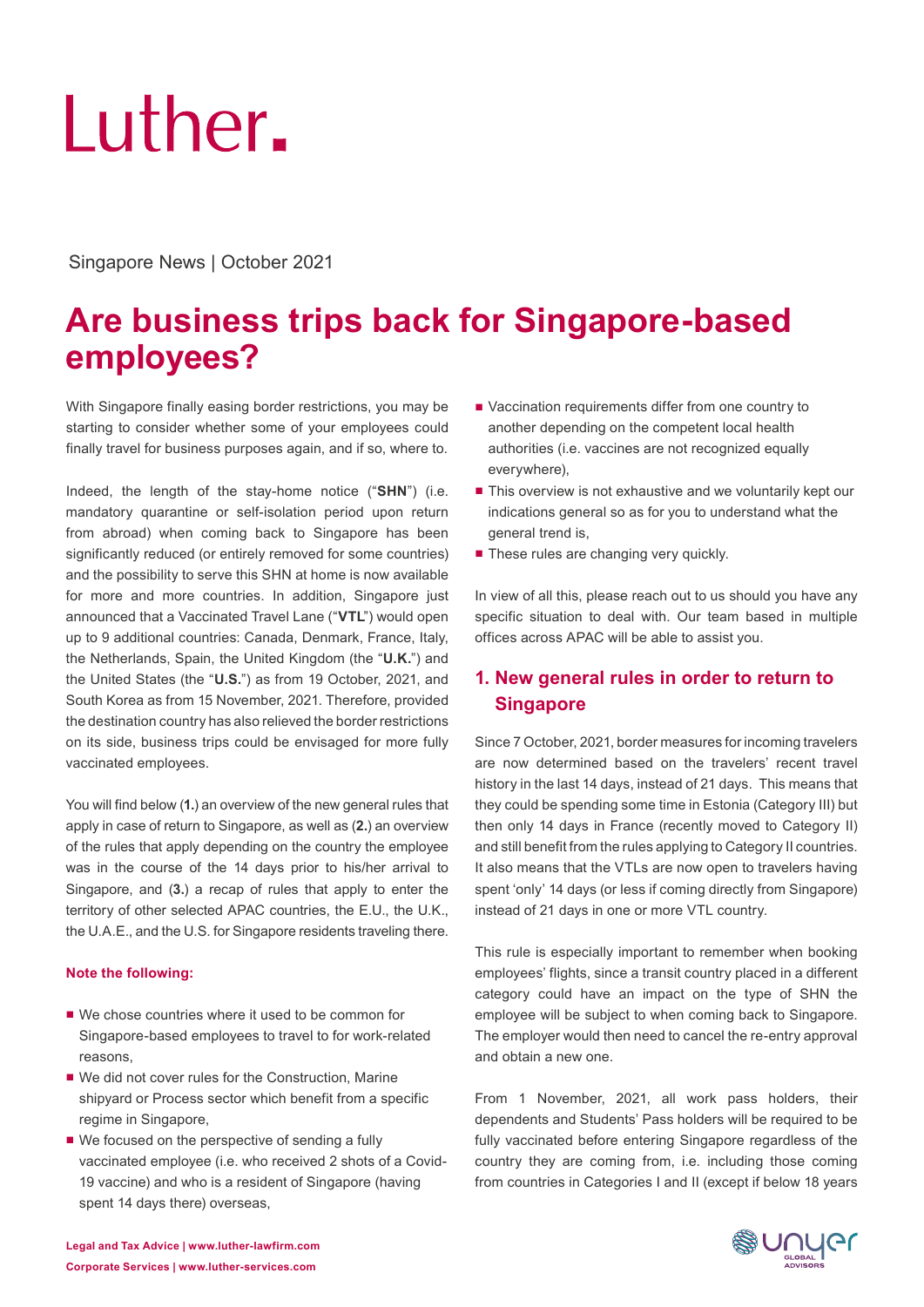old on the date of entry – those between 12 and 18 will however be required to be vaccinated within 2 months of their arrival) and those who cannot be vaccinated for medical reasons. The second dose must have been administered at least 14 days prior to arrival.

# **2. New rules depending on the country of origin, in order to return to Singapore**

#### **General travel lanes**

All travelers except Singapore citizens and permanent residents are required to obtain an entry approval prior to travelling back to Singapore. This approval may be requested between 3 to 30 days prior to returning to Singapore using the dedicated SafeTravel online platform. The approval can be requested before the employee leaves Singapore.

The main changes recently brought to traveling rules are the following:

- The duration of SHN for countries in Categories III and IV is reduced from 14 days to 10 days,
- New countries were added to Category II (see full list below, effective 12 October, 2021),
- New countries were added to Category III (see full list below, effective 12 October, 2021),
- Travelers coming from Category III will also now be able to serve their SHN at home provided they are fully vaccinated and their home meets certain conditions.

|                                                        | <b>Category I</b>                                                                                | <b>Category II</b>                                                                                                                                                                                                                                                                                                                                                                                                                                                   | <b>Category III</b>                                  | <b>Category IV</b>                                                                                                                                                                                                                                                             |
|--------------------------------------------------------|--------------------------------------------------------------------------------------------------|----------------------------------------------------------------------------------------------------------------------------------------------------------------------------------------------------------------------------------------------------------------------------------------------------------------------------------------------------------------------------------------------------------------------------------------------------------------------|------------------------------------------------------|--------------------------------------------------------------------------------------------------------------------------------------------------------------------------------------------------------------------------------------------------------------------------------|
| <b>Countries</b>                                       | Hong Kong<br>Macao<br><b>Mainland China</b><br>Taiwan                                            | Australia, Austria,<br>Bahrain, Belgium,<br>Bhutan, Brunei, Bulgaria,<br>Canada, Croatia, Cyprus,<br>Czech Republic,<br>Denmark, Egypt, Fiji,<br>France, Finland,<br>Germany, Greece,<br>Iceland, Ireland, Italy,<br>Japan, Liechtenstein,<br>Luxembourg, Malta,<br>Netherlands, New<br>Zealand, Norway,<br>Poland, Portugal, the<br>Republic of Korea, Saudi<br>Arabia, Slovakia, Spain,<br>Sweden, Switzerland,<br>Turkey, the U.K., the<br>U.S., and Vatican City | Estonia, Latvia,<br>Lithuania, Maldives,<br>Slovenia | All other Countries/<br>Regions<br>(Excluding Bangladesh,<br>India, Myanmar, Nepal,<br>Pakistan and Sri Lanka.<br>Pass holders with travel<br>history to any of these<br>excluded countries are<br>not permitted for entry,<br>including those with prior<br>entry approvals.) |
| <b>PCR test</b><br>before<br>departure                 | <b>No</b>                                                                                        | Yes, 48 hours before<br>departure.                                                                                                                                                                                                                                                                                                                                                                                                                                   | Yes, 48 hours before<br>departure.                   | Yes, 48 hours before<br>departure.                                                                                                                                                                                                                                             |
| <b>PCR test</b><br>upon<br>arrival (at<br>the airport) | Yes (and self-isolation<br>until a negative result<br>comes out, i.e.<br>approximately 24 hours) | Yes                                                                                                                                                                                                                                                                                                                                                                                                                                                                  | Yes                                                  | Yes                                                                                                                                                                                                                                                                            |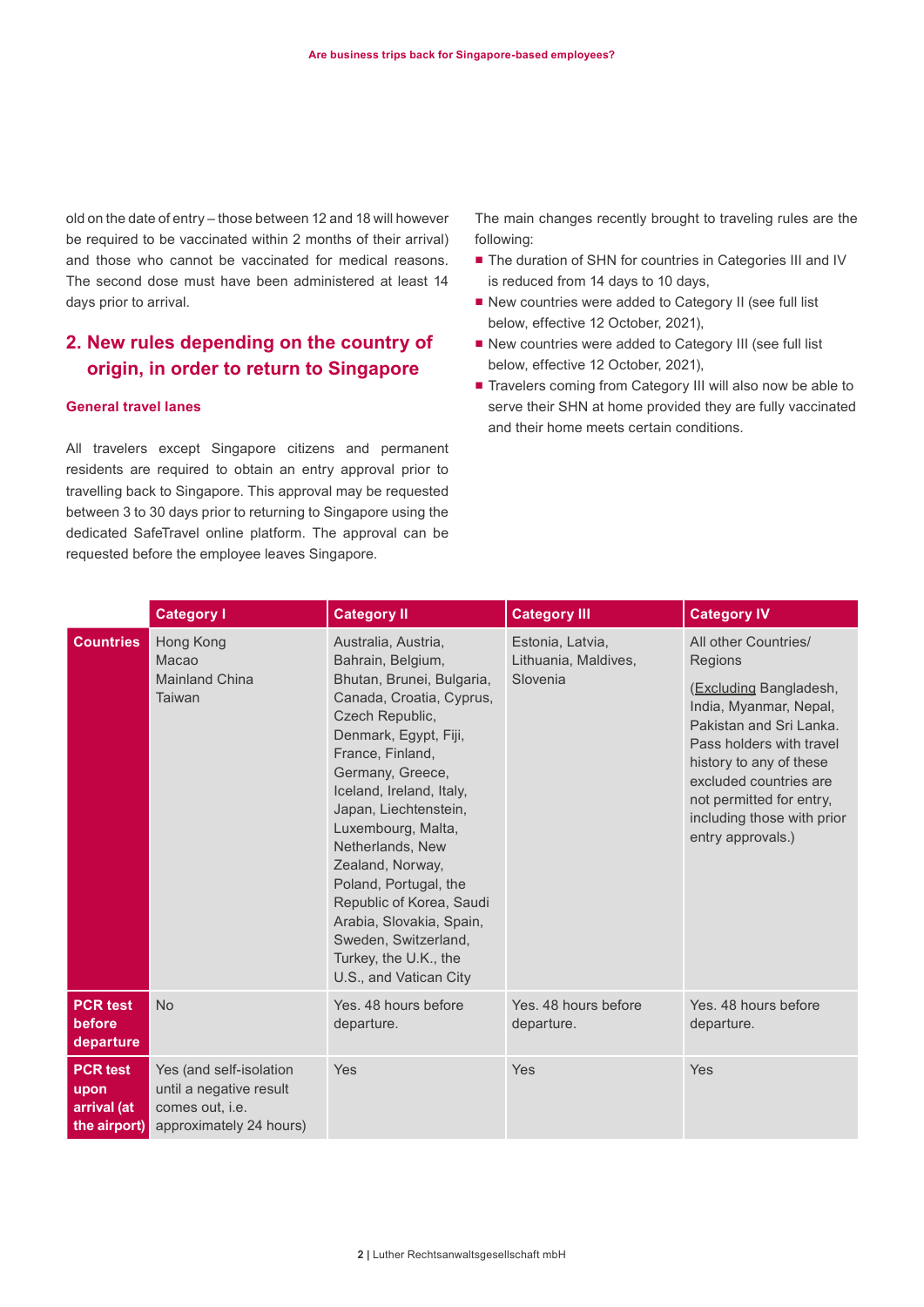|                                          | <b>Category I</b> | <b>Category II</b>                                                                                                                                     | <b>Category III</b>                                                                                                                                                                                                                                                                                                                                                                                                                                                                                     | <b>Category IV</b>                                                                                                                             |
|------------------------------------------|-------------------|--------------------------------------------------------------------------------------------------------------------------------------------------------|---------------------------------------------------------------------------------------------------------------------------------------------------------------------------------------------------------------------------------------------------------------------------------------------------------------------------------------------------------------------------------------------------------------------------------------------------------------------------------------------------------|------------------------------------------------------------------------------------------------------------------------------------------------|
| <b>SHN</b>                               | <b>No</b>         | Yes. 7 days.                                                                                                                                           | Yes. 10 days.                                                                                                                                                                                                                                                                                                                                                                                                                                                                                           | Yes. 10 days.                                                                                                                                  |
|                                          |                   | At home or self-sourced<br>hotel or serviced apartment<br>by default. The choice<br>must be made at the time<br>the re-entry approval is<br>requested. | At assigned hotel by<br>default or at place of<br>employee's choice<br>provided they complete an<br>application 3 days before<br>arrival (home, chosen<br>hotel or serviced<br>apartment) if:<br>they are fully vaccinated,<br>$\blacksquare$ and they are (i) either<br>alone (i.e. with no<br>domestic helper for<br>instance), or (ii) with<br>fully vaccinated<br>household members<br>sharing the same travel<br>history and SHN<br>duration (or<br>unvaccinated children<br>below the age of 12). | At assigned hotel by<br>default (except critical<br>medical condition) (now<br>SGD1,450 instead of<br>SGD2,000 previously<br>excluding tests). |
| <b>Tests</b><br>during<br><b>SHN</b>     | N/A               | No.                                                                                                                                                    | Yes. Self swab tests on<br>Days 3 and 7.                                                                                                                                                                                                                                                                                                                                                                                                                                                                | Yes. Self swab tests on<br>Days 3 and 7.                                                                                                       |
| <b>PCR test</b><br>upon exit<br>from SHN | N/A               | Yes. On day 7.                                                                                                                                         | Yes. On day 10.                                                                                                                                                                                                                                                                                                                                                                                                                                                                                         | Yes. On day 10.                                                                                                                                |

#### **Additional remarks:**

- Travelers doing their SHN at their place of residence or chosen accommodation must wear an electronic bracelet. In-person and/or video checks are carried out to ensure compliance,
- The main difference for travelers coming from Category II countries and Category III countries is that travelers coming from Category II are authorized to serve their SHN at home even if they have roommates/family/a helper living with them, provided they can isolate in a bedroom with bathroom preventing any mingling with the rest of the household. On the contrary, travelers coming from Category III countries must be all alone in the place they choose.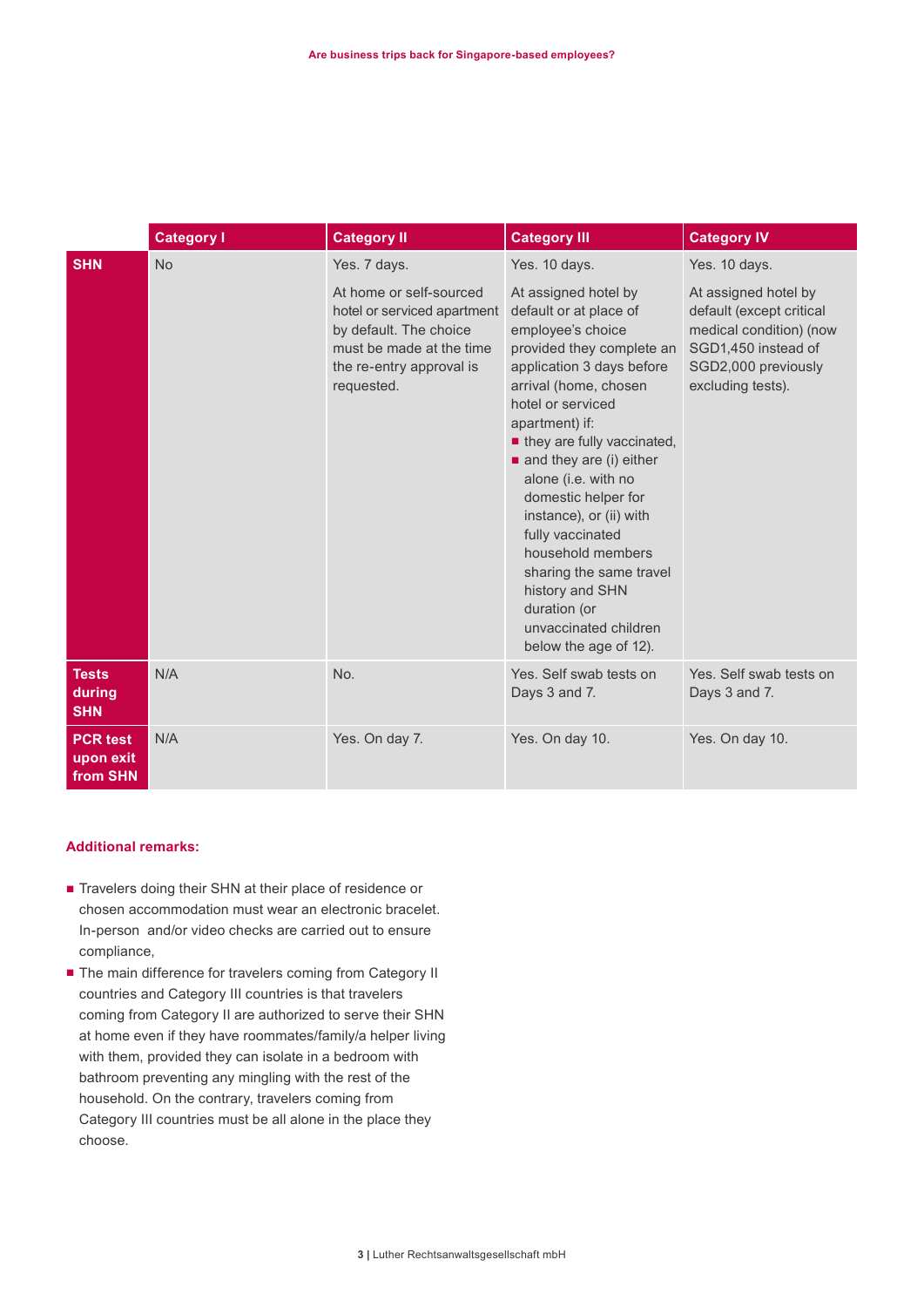#### **Specific travel lanes**

#### **Reciprocal Green Lanes**

A Reciprocal Green Lane is available only with Brunei and Mainland China. All other RGLs have been suspended.

From Singapore to 6 provinces of Mainland China (Shanghai, Tianjin, Chongqing, Guangdong, Jiangsu, and Zhejiang), the process is the following:

- A single-entry document only for short-term essential business and official visit,
- Only for Singapore residents,
- The application must be completed through a host company or a government agency 2 to 5 weeks prior to traveling (with 7 days processing at the maximum),
- A controlled itinerary must be provided at least a day before arrival for the first 14 days of the trip,
- PCR tests are required 48 hours before departure and upon arrival in China (self isolation until results come out) but no further quarantine,
- No PCR test is required before departing from Mainland China but one is required at the airport upon return to Singapore,
- No quarantine in Singapore upon return,
- Tracing apps must be used in both countries.

The RGL is still in place with Brunei but is no longer really reciprocal since a 7-day SHN at home or self-sourced hotel or serviced apartment must be served when returning to Singapore. However a VTL is now in place with Brunei as well (see below).

#### **VTLs**

The VTLs offer the possibility to travel without any quarantine upon return to Singapore. It is currently open with Germany and Brunei and 9 countries are soon going to be added to the list:

Canada, Denmark, France, Italy, the Netherlands, Spain, the U.K. and the U.S. as from 19 October, 2021, and South Korea as from 15 November, 2021.

The main requirements are the following:

■ It is only available for travelers fully vaccinated either in a VTL country or in Singapore – it is now also open to unvaccinated children under 12,

- An application must be made between 7 and 30 days prior to departure for Singapore,
- A single-entry is then granted for a period of 6 days after the intended date of entry,
- PCR tests are required 48 hours before departure and upon arrival in Singapore (self-isolation is required until a negative result comes out),
- Travel is allowed exclusively on VTL designated flights,
- PCR tests on Days 3 and 7 of arrival in Singapore will no longer be required after 19 October, 2021.

# **3. Entry conditions to selected APAC countries, the E.U., the U.K., the U.A.E and the U.S.**

While APAC countries are for the most part still quite closed to foreigners (with the exception of Thailand), the rest of the world is now opening up.

In addition to the health measures listed in the table below, whether flights are still in place, whether lockdowns are in effect, the cost of medical treatment should your employee become infected by Covid 19 while traveling, and whether reentry approvals back to Singapore are obtained easily for that destination will need to be considered at the time of deciding whether to send an employee on business trip.

Also the cost of these health measures (quarantine, medical coverage, tests) to be supported by the employer in case of workrelated trip must be carefully assessed.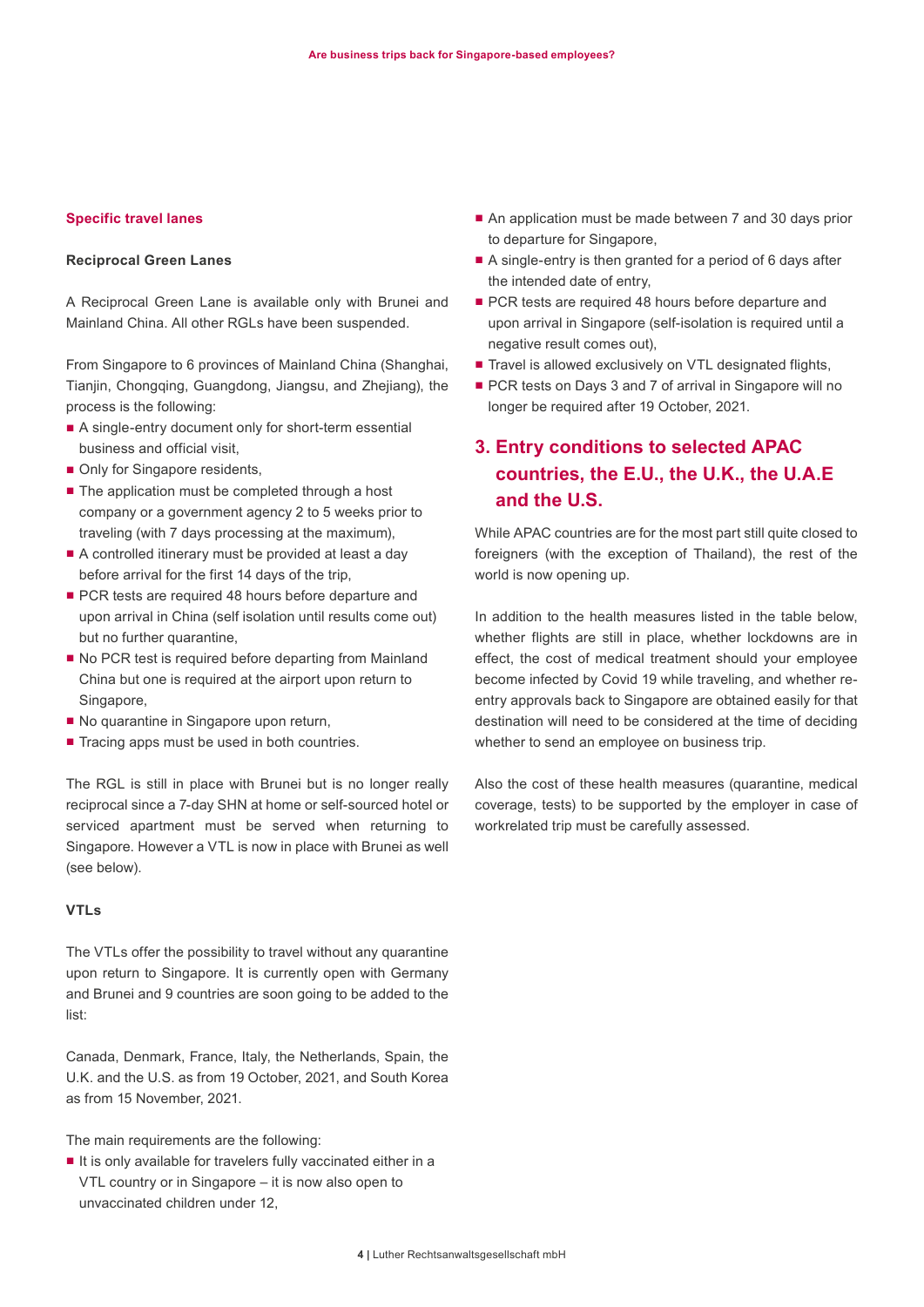|                  | Are foreigners allowed?                                                                                                                                                                                                                                                               | Is an entry approval required? | Is a predeparture test required?                                                                                                                                    |
|------------------|---------------------------------------------------------------------------------------------------------------------------------------------------------------------------------------------------------------------------------------------------------------------------------------|--------------------------------|---------------------------------------------------------------------------------------------------------------------------------------------------------------------|
| <b>Thailand</b>  | The Tourist Visa Exemption Scheme<br>including Singapore and France is<br>still in place and allows foreigners<br>to stay for a max of 45 days.<br>Other foreigners must apply for a<br>visa.                                                                                         | Yes (Certificate of Entry)     | Yes, PCR test 72 hours prior<br>departure.                                                                                                                          |
| <b>Cambodia</b>  | Visa exemptions and tourist visas<br>are currently suspended.<br>Therefore foreigners must apply for<br>a visa.                                                                                                                                                                       | No                             | Yes, PCR test 72 hours prior<br>departure.                                                                                                                          |
| <b>Indonesia</b> | Only very specific categories of<br>foreigners are authorized to enter<br>for business purposes.                                                                                                                                                                                      | <b>No</b>                      | Yes, PCR test 72 hours prior<br>departure.                                                                                                                          |
| Lao              | Only very specific categories of<br>foreigners are authorized to enter<br>for business purposes.                                                                                                                                                                                      | <b>No</b>                      | Yes, PCR test 72 hours prior<br>departure.                                                                                                                          |
| <b>Malaysia</b>  | Only longterm visas are currently<br>granted in Malaysia so no business<br>travel.<br>From Singapore to Malaysia, a<br><b>Periodic Commuting Arrangement</b><br>is in place but only for stays lasting<br>90 days at the minimum.                                                     | <b>No</b>                      | Yes, PCR test 72 hours prior<br>departure.                                                                                                                          |
| <b>Vietnam</b>   | Only very specific categories of<br>foreigners are authorized to enter<br>for business purposes, on a case<br>by case basis.                                                                                                                                                          | <b>No</b>                      | Yes, PCR test within 3 to 7 days<br>prior departure.                                                                                                                |
| <b>Australia</b> | Only very specific categories of<br>foreigners are authorized to enter<br>the territory, notably foreign<br>nationals with critical skills or<br>working in critical sectors in<br>Australia.                                                                                         | <b>No</b>                      | Yes, PCR test 72 hours prior<br>departure.                                                                                                                          |
| The E.U.         | Usual conditions apply.<br>E.U. passport holders are allowed<br>in the E.U. without any formality for<br>a maximum duration of 3 months.<br>Foreigners must apply for a short-<br>term Shengen visa, which can be<br>used for workrelated reasons for a<br>maximum period of 90 days. | <b>No</b>                      | No if fully vaccinated in most<br>countries. For unvaccinated<br>travelers, PCR test performed<br>within 72 hours of departure or<br>antigenic one within 48 hours. |
| The U.K.         | Singaporean passport holders and<br>E.U. passport holders are allowed<br>to enter the U.K. territory.<br>Depending on the actual work they<br>would need to perform in the U.K.<br>they may need to apply for a<br>Standard Visitor Visa.                                             | <b>No</b>                      | No, if fully vaccinated and coming<br>from Singapore.                                                                                                               |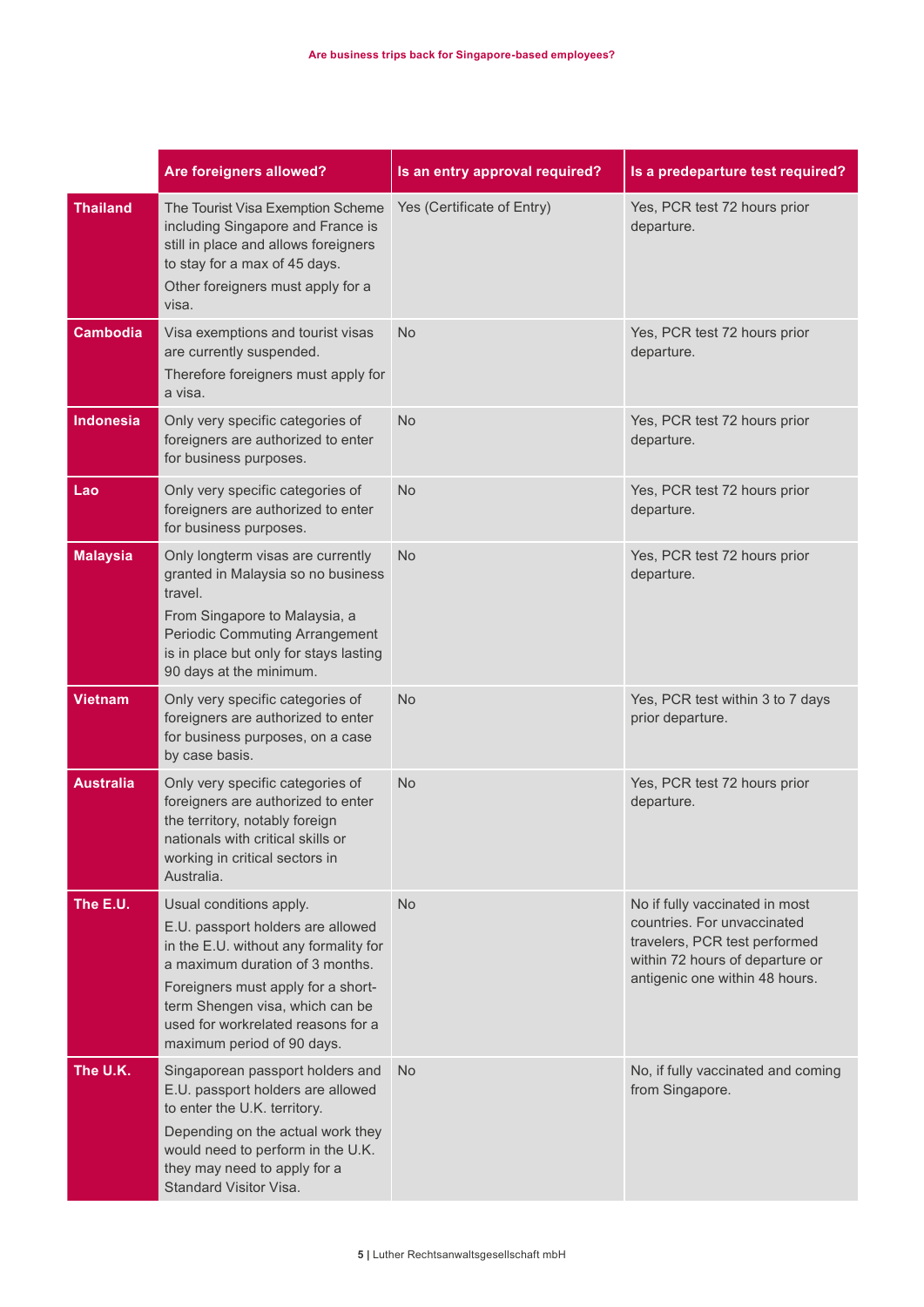|                  | Are foreigners allowed?                                                                                                                                                                                                                                                                                                    | Is an entry approval required?   | Is a predeparture test required?                                                                                             |
|------------------|----------------------------------------------------------------------------------------------------------------------------------------------------------------------------------------------------------------------------------------------------------------------------------------------------------------------------|----------------------------------|------------------------------------------------------------------------------------------------------------------------------|
| The U.A.E        | Depending on nationality, an on-<br>arrival visa may be available (it is<br>the case for French citizens and for<br>Singaporean citizens) which<br>authorizes a stay from 30 to 90<br>days (the duration varies depending<br>on nationality).                                                                              | <b>No</b>                        | <b>Dubai</b><br>Yes, PCR test 72 hours prior<br>departure.<br><b>Abu Dhabi</b><br>Yes, PCR test 48 hours prior<br>departure. |
| The U.S.         | Singapore residents are authorized<br>in the U.S. according to the Visa<br>Waiver Program, provided they<br>completed the Electronic System<br>for Travel Authorization prior to<br>traveling.                                                                                                                             | <b>No</b>                        | Yes, PCR test 72 hours prior<br>departure.                                                                                   |
|                  | Is a quarantine required? If so<br>where and for how long?                                                                                                                                                                                                                                                                 | Is a test required upon arrival? | Is a specific medical coverage<br>required?                                                                                  |
| <b>Thailand</b>  | Yes, 7 days for fully vaccinated<br>travelers, 10 days for unvaccinated<br>ones.<br>All quarantines to be served in a<br>designated hotel booked prior<br>departure.<br>Starting 1 November, 2021 there<br>will be no more quarantine for<br>travelers coming from Singapore<br>considered as a safe country. <sup>1</sup> | Yes                              | Yes, with a minimum coverage of<br>USD100,000 and including<br>Covid-19.                                                     |
| <b>Cambodia</b>  | Yes, 14-day quarantine in a<br>designated hotel (which must be<br>booked 3 days at the minimum<br>prior to traveling) if one or more<br>passengers on the flight tests<br>positive upon arrival, or at home<br>under supervision of local<br>authorities if all test negative.                                             | Yes                              | Yes, with a minimum coverage of<br>USD 50,000 (or register with the<br>one chosen by the Cambodian<br>government).           |
| <b>Indonesia</b> | Yes, 8 days in a designated hotel.                                                                                                                                                                                                                                                                                         | Yes                              | <b>No</b>                                                                                                                    |
| Lao              | Yes, 14 days in a designated hotel,<br>prebooked.                                                                                                                                                                                                                                                                          | Yes                              | Yes, mandatory coverage provided<br>by the National Task Force.                                                              |
| <b>Malaysia</b>  | Yes, 14 days in a designated hotel<br>or at home upon application for<br>fully vaccinated travelers only. It<br>can be extended up to 21 days by<br>decision of local authorities.                                                                                                                                         | Yes                              | No                                                                                                                           |

<sup>1</sup> Also note that the SandBox and Samui programs allow fully vaccinated travelers to travel to Phuket, Surat Thani, Phang-Nga, and Krabi and Samui where they can travel freely during 7 days under the condition they stay in a designated hotel and report daily to that hotel (and self isolate until they receive results of the on-arrival PCR test). Travelers need to book a minimum of 7 nights in the designated hotel. After the end of this 7-day period, they are allowed to go around freely in the rest of Thailand.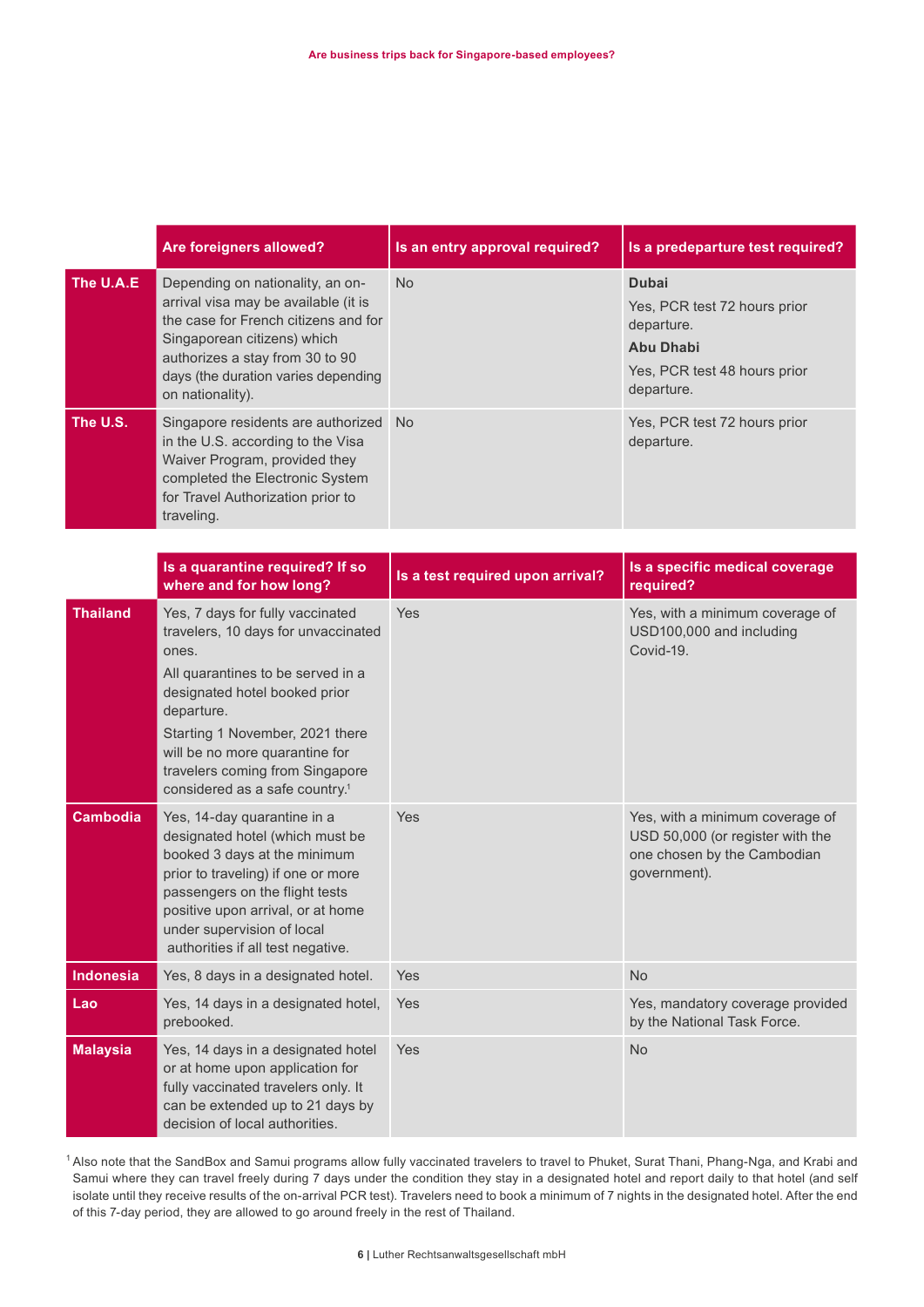|                  | Is a quarantine required? If so<br>where and for how long?                                             | Is a test required upon arrival?                                 | Is a specific medical coverage<br>required? |
|------------------|--------------------------------------------------------------------------------------------------------|------------------------------------------------------------------|---------------------------------------------|
| <b>Vietnam</b>   | Yes, for fully vaccinated travelers, 7 No<br>days in a designated hotel followed<br>by 7 days at home. |                                                                  | Yes                                         |
| <b>Australia</b> | Yes, 14 days in a designated facility  Yes, within 48 hours of arrival                                 |                                                                  | <b>No</b>                                   |
| The E.U.         | No, if fully vaccinated in most<br>countries.                                                          | <b>No</b>                                                        | <b>No</b>                                   |
| The U.K.         | No, if fully vaccinated from<br>Singapore.                                                             | <b>No</b>                                                        | <b>No</b>                                   |
| The U.A.E        | No quarantine for fully vaccinated<br>travelers from Singapore.                                        | <b>Dubai</b><br>N <sub>o</sub><br><b>Abu Dhabi</b><br><b>Yes</b> | <b>No</b>                                   |
| The U.S.         | No, if fully vaccinated from<br>Singapore.                                                             | <b>No</b>                                                        | <b>No</b>                                   |

|                  | Are additional tests required during the stay?                          | Are unvaccinated travelers authorized to enter? |
|------------------|-------------------------------------------------------------------------|-------------------------------------------------|
| <b>Thailand</b>  | Yes, PCR test at the end of quarantine.                                 | <b>Yes</b>                                      |
| Cambodia         | Yes, PCR test on Day 13 of quarantine.                                  | <b>Yes</b>                                      |
| Indonesia        | Yes, PCR test on Day 7.                                                 | <b>No</b>                                       |
| Lao              | <b>No</b>                                                               | Yes                                             |
| <b>Malaysia</b>  | Yes, PCR or antigenic test on Day 10.                                   | <b>Yes</b>                                      |
| Vietnam          | Yes, 2 PCR tests during quarantine.                                     | <b>Yes</b>                                      |
| <b>Australia</b> | Yes, between Day 10 and Day 12.                                         | <b>Yes</b>                                      |
| The E.U.         | <b>No</b>                                                               | <b>Yes</b>                                      |
| The U.K.         | Yes, PCR test within 2 days of arrival.                                 | <b>Yes</b>                                      |
| The U.A.E        | <b>Dubai</b><br><b>No</b><br><b>Abu Dhabi</b><br>Yes, PCR test on Day 6 | Yes                                             |
| The U.S.         | <b>No</b>                                                               | Yes                                             |